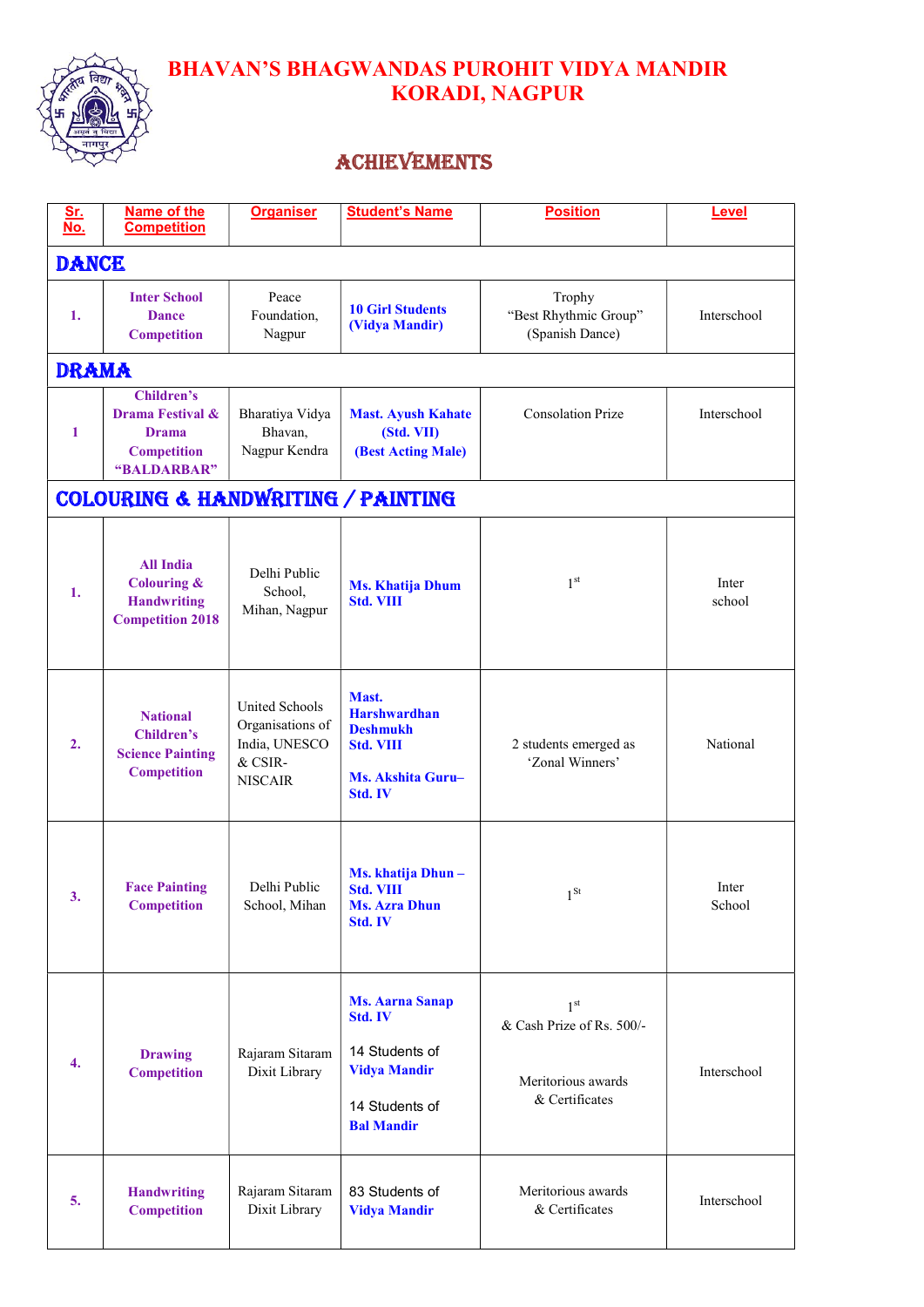| Sr.<br>No.     | Name of the<br><b>Competition</b>                                                   | <b>Organiser</b>                                 | <b>Student's Name</b>                                                                                                                                                                                                   | <b>Position</b>                                                                                                   | Level           |  |  |  |
|----------------|-------------------------------------------------------------------------------------|--------------------------------------------------|-------------------------------------------------------------------------------------------------------------------------------------------------------------------------------------------------------------------------|-------------------------------------------------------------------------------------------------------------------|-----------------|--|--|--|
| 6.             | <b>Drawing</b><br><b>Competition</b>                                                | Schools of<br>Scholars,<br>Hingna Raod,          | Ms. Lavanya Joshi<br>Std. IV                                                                                                                                                                                            | $1st$ Prize Trophy +<br>Gift of Art Material Kit                                                                  |                 |  |  |  |
| 7.             | <b>Canvas Painting</b><br><b>Competition</b>                                        |                                                  | <b>Ms. Anushka</b><br><b>Koshta Std. IV</b>                                                                                                                                                                             | $2nd$ Prize Trophy +<br>Gift of Art Material Kit                                                                  | Interschool     |  |  |  |
| 8.             | <b>Poster Making</b><br><b>Competition</b>                                          | Raman Science<br>Centre                          | Mast.<br><b>Harshwardhan</b><br><b>Deshmukh Std. VII</b>                                                                                                                                                                | Consolation Prize +<br>Certificate +<br>Gift of Art Material Kit                                                  | Interschool     |  |  |  |
|                |                                                                                     |                                                  | POWER POINT PRESENTATION / ESSAY / MODEL MAKING                                                                                                                                                                         |                                                                                                                   |                 |  |  |  |
| 1              | <b>Essay</b><br><b>Competition</b>                                                  | LIC, Nagpur                                      | <b>Mast. Harshwardha</b><br><b>Deshmukh Std. VII</b><br><b>Ms. Gorantla Divya</b><br><b>Sree Std. VII</b>                                                                                                               | 1 <sup>st</sup><br>3 <sup>rd</sup>                                                                                | <b>District</b> |  |  |  |
| $\overline{2}$ | <b>SCIPOTECH</b><br>(PPT)                                                           | Podar World<br>School                            | <b>Mast. Naman</b><br><b>Dharmani Std. III</b><br><b>Miss Saumyaa</b><br><b>Thakre Std. V</b>                                                                                                                           | 3 <sup>rd</sup><br>(Trophy & Certificate)                                                                         | Interschool     |  |  |  |
| $\mathbf{3}$   | <b>ROBOTRONIX</b><br>$3.0 - 2019$<br>(Model Making)                                 | Gaikwad Patil<br>International<br>School, Nagpur | <b>Mast. Anvay Goel -</b><br><b>Std I</b><br><b>Mast. Aadwait</b><br>Singh - Std II<br>Ms. Maahi<br>Manwani - Std II<br><b>Mast. Miheer</b><br>Parhadkar-<br>$Std. - III$<br><b>Ms. Chinmayi</b><br>Fating - Std. - III | 1 <sup>st</sup><br>along with Cheque of Rs.<br>2500/-<br>(Rs. 500/- was distributed to<br>each of the 5 Students) | Interschool     |  |  |  |
| 4              | <b>Smart City</b><br><b>Development</b><br><b>Power Point</b><br><b>Competition</b> | <b>Bishop Cotton</b><br>School, (CBSE)<br>Nagpur | <b>Mast. Abhinav</b><br><b>Tripathi Std. IX</b><br><b>Mast. Kayan Patel</b><br>Std. IX                                                                                                                                  | $3^{\text{rd}}$<br>& Cash Prize of 1000/-                                                                         | Inter<br>School |  |  |  |
|                | <b>ASPIRE CARNIVAL 2019</b>                                                         |                                                  |                                                                                                                                                                                                                         |                                                                                                                   |                 |  |  |  |
| 1.             | <b>Inter-School</b><br><b>Carnival 2019</b>                                         | Aspire<br>International<br>School                | (Fancy Dress)<br><b>Mast. Yatharth</b><br><b>Kale</b> – Nursery                                                                                                                                                         | 2 <sub>nd</sub>                                                                                                   | Interschool     |  |  |  |
|                |                                                                                     |                                                  | <b>Mast. Manveer</b><br>Khemani - Nursery                                                                                                                                                                               | 3 <sup>rd</sup>                                                                                                   |                 |  |  |  |
|                |                                                                                     |                                                  | (Poem Recitation)<br>Ms. Siddhika<br><b>Lavudya - Nursery</b>                                                                                                                                                           | 2 <sub>nd</sub>                                                                                                   |                 |  |  |  |
|                |                                                                                     |                                                  | (Story Telling)<br><b>Ms.Ameya Pachare</b><br>- KGII                                                                                                                                                                    | 2 <sub>nd</sub>                                                                                                   |                 |  |  |  |